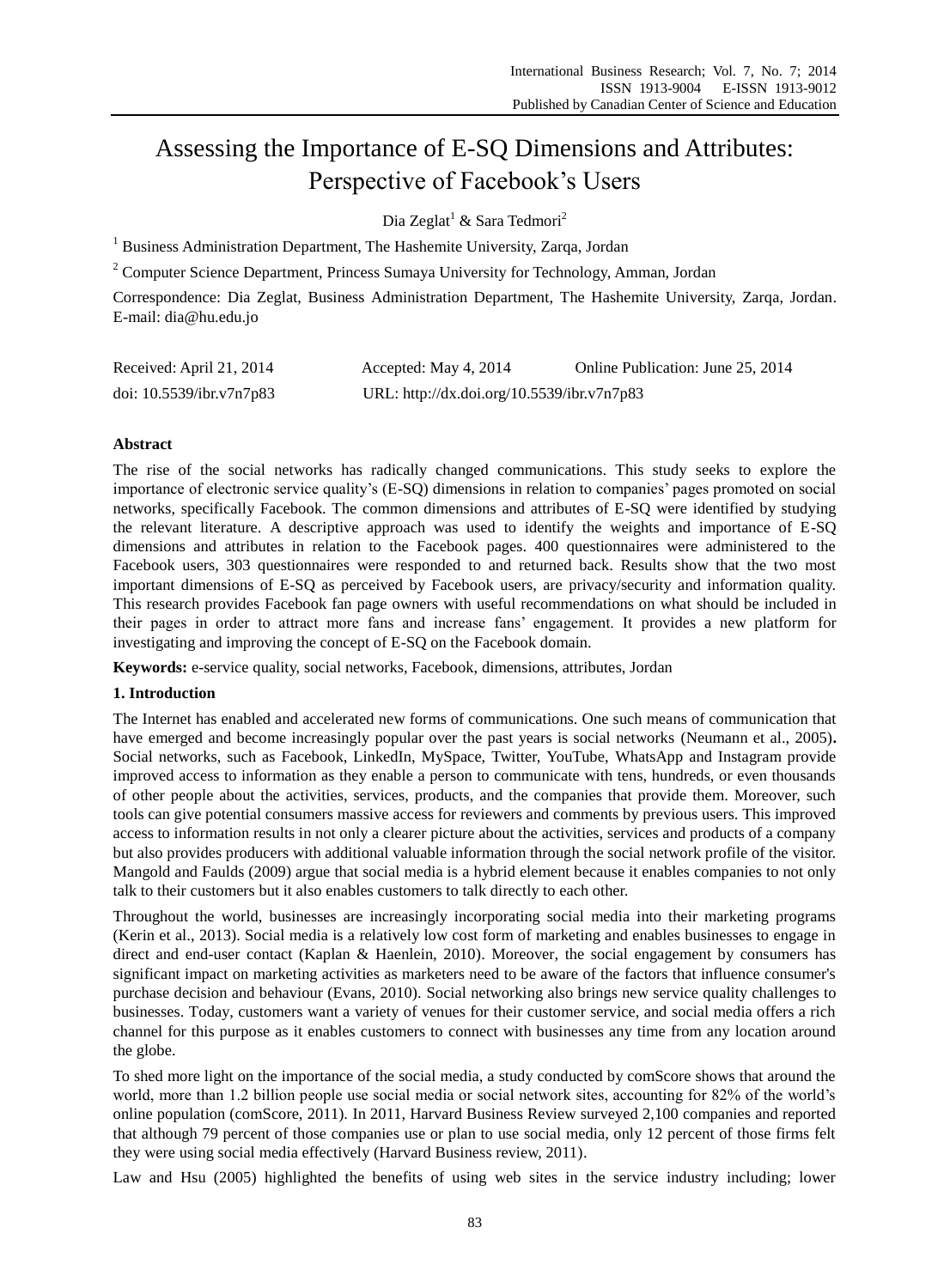distribution costs which in turn leads to higher profits and also a larger potential market through selling their products and services to global customers without geographical and time constraints. Marketing through social media carries many advantages some similar to those of using websites such as low cost and rapid transmission through a wide community, and some specific to social networks such as user interaction (Vance et al., 2009). For example, Facebook Pages were launched late in 2007. These pages allow businesses to create a profile for a department or instead of being a friend of the page, Facebook members can become a fan, which means they are automatically updated when changes are made to the page. Information, resources such as photos and video and Facebook applications can be added to the page.

Kerin et al. (2013) scanned the international marketing environment and its latest social and technological trends. They identified the social network as a dominant form of communication for consumers and for having feedback and reviews. Hence, it is important for all types and forms of companies to effectively use the social networks to promote their products and services through for example offering targeted products and services via Facebook pages. This will help them to better satisfy their current customers and attract more potential customers. Having done this, more value for practitioners and their establishments will be added through reducing unnecessary costs and exploring their consumers' needs. In addition, more customer satisfaction and loyalty could be achieved through the repetitive interaction and engagement with customers via these pages. According to the February 2013 Social Media Report, the number of Facebook users in Jordan, for example, has reached 2.7 million (Social Breakers, 2013). Furthermore, the total number of Facebook pages worldwide has reached 50 million.

Having explored some of the important and promising specific uses of the Social Media and Facebook pages, more attention should be given to the quality of the pages promoted on social media networks. In this regard, the authors believe that companies who want to make good use of social media such as Facebook to promote their business should put more efforts into improving their Facebook pages. As social networking sites continue to grow, it is important for buyers and sellers to understand, what the electronic service quality (E-SQ) of pages promoted and delivered in the social networks is and what the importance of the dimensions and attributes of E-SQ of pages promoted in the Facebook is. However, it is worth noting, that E-SQ refers to all phases of a customer's interactions with a Web site which facilitate efficient and effective shopping, purchasing, and delivery (Parasuraman et al., 2005).

This research is an attempt to find out the most important E-SQ dimensions in social media. The authors believe that the quality of pages promoted in the social media can be evaluated using the common dimensions of E-SQ adopted for the normal sites and which are referred to as electronic service quality (E-SQ). To do so, this study uses the existing and common E-SQ dimensions confirmed in the literature.

In order to achieve the aim of this paper, the following objectives will be addressed:

- To review the relevant generic literature in the E-SQ dimensions and its contribution to consumers' behaviour and intention.
- To identify the relative importance of dimensions of the E-SQ of pages and sites promoted in Facebook as perceived by users in Jordan.
- To find out the most important attributes associated with every single dimension of E-SQ as perceived by Facebook users in Jordan.
- To provide some recommendations for practitioners promoting their business using the social networks in order to meet the needs of users of such social networks.

Thus, this paper aims to understand and measure the dimensions and attributes of E-SQ of company's pages and sites used and delivered in the common social network such as Facebook by the perspective of users and fans in order to understand what might influence their behavioural intentions.

Having introduced the research background in this section, the rest of the paper is organised as follows. The next section provides some theoretical background about the E-SQ in terms of their structuring and dimensionality as well as the influence of E-SQ on consumers' behaviour and intentions. The section after that presents the methodology adopted in this research, followed by a section on findings. Then discussions and implications presented before conclusions of the paper. The last section views limitations of this study and offers recommendations for practitioners and future researchers.

#### **2. Literature Review**

A review of the relevant literature shows that there is a general agreement amongst researchers that electronic service quality (E-SQ) has a valuable impact on the customers' decisions as well as business successfulness.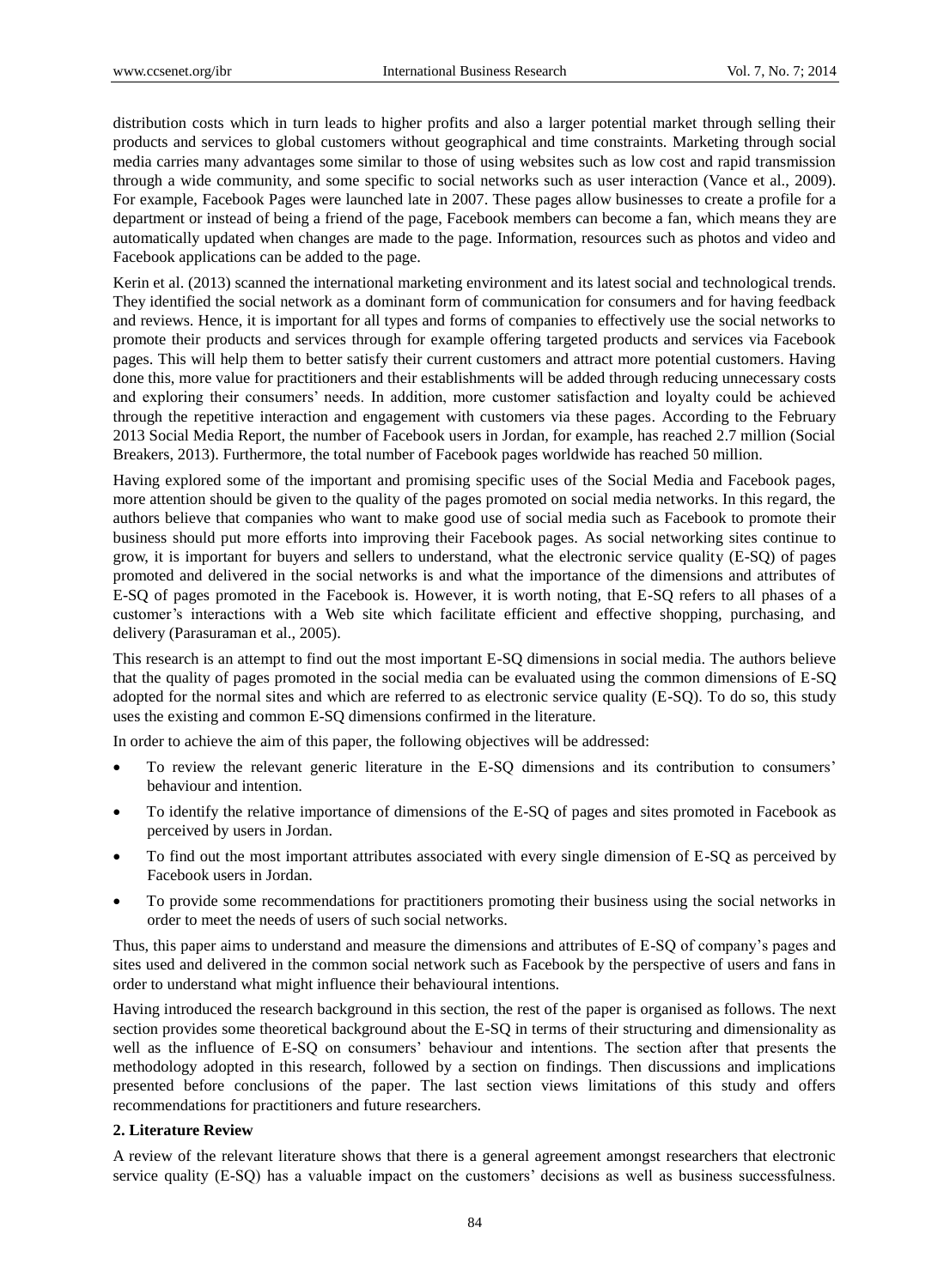Akinci et al (2010) stated that the delivery of high electronic service quality to consumers is the key variable for improving performance and beating competitors. In view of the fundamental importance of E-SQ, it is considered by many as one of the most important tools for achieving long-term success (Zeithaml et al., 2002; Parasuraman et al., 2005; Udo et al., 2010; Akinci et al., 2010). Accordingly, both practitioners and business managers are trying to enhance their competitive advantages by improving and focusing on their virtual business environment as a strategic tool.

It is worth noting that since the early work undertaken by Zeithaml et al. (2000) as claimed by Akinci et al. (2010), research on electronic service quality has grown considerably over the past decade. Zeithaml et al. (2000) were amongst the first to provide a definition of web site service quality. Parasuraman et al. (2005; P: 5) define E-SQ as a *"the extent to which a web site facilitates efficient and effective shopping, purchasing, and delivery"*. Zeithaml et al. (2000), also, mentioned the multidimensional nature of the E-SQ construct which opened the door for other academics to define and investigate the E-SQ construct.

Since then, the literature has focused on conceptualizing, measuring and managing electronic service quality and on its contribution to the electronic environment (Carlson & O'Cass, 2011). Several researchers have developed different perspectives on how to conceptualize and measure service quality. For example, Loiacono et al. (2000) perceived and measured the quality of websites using 12 dimensions including: informational fit to task, interaction, trust, response time, design, intuitiveness, visual appeal, innovativeness, flow-emotional appeal, integrated communication, business processes and substitutability. Barnes and Vidgen (2002) conceptualized and measured web site quality using 5 dimensions; usability, design, information, trust and empathy. Yoo and Donthu (2001), on the other hand, suggested 4 dimensions for conceptualizing and measuring E-SQ: ease of use, aesthetic design, processing speed and security. Wolfinbarger and Gilly (2003) used 4 dimensions and aspects of electronic quality of retailing website (eTailQ) including; website design, reliability/fulfilment, privacy/security and customer service. Zeitham et al. (2002) introduced 5 dimensions to measure E-SQ by using customers' perception: information availability and content, ease of use/usability, privacy/security, graphic style and finally reliability/fulfilment. Parasuraman et al. (2005) investigated a wide range of dimensions and conclude with 4 dimensions for conceptualizing and measuring E-SQ and which include: efficiency, fulfilment, systems availability and privacy. Li et al. (2002) claimed that the web site quality can be measured by 6 dimensions, namely; responsiveness, competence, quality of information, empathy, web assistance and call-back systems.

Janita and Miranda (2013) tried to explore dimensions of quality in the B2B e-marketplace in the construction sector. Their study identified and validated only four key B2B service quality dimension as perceived by users of online sellers including: reliability and privacy, utility of the information, value-added services, and efficiency. Moreover, Janita and Miranda proved positive impact of the four dimensions on clients' future loyalty.

As shown above, the literature on e-service quality has provided varying dimensional structures for the e-service quality concept. Accordingly, it is not clear which set of dimensions developed or introduced in the literature truly capture and address the concept and dimensionality of the E-SQ concept.

It is clear from the preceding discussions that there is no consensus on how to construct the dimensions of E-SQ due to the diverse and contradictory results developed in the literature. To solve this problem, Ladhari (2010) reviewed the huge body of research and concluded that the E-SQ concept has got different structuring of E-SQ. Moreover, Ladhari (2010) provided different criticisms for the existing literature on E-SQ such as that most previous studies use US users and respondents which diminish the validity of the previous studies and respondents in the previous studies have adopted the internet as an information source not for commercial purposes i.e. collecting some information from the web rather than buying products or services.

In order to resolve such inconsistency in the conceptualisation of E-SQ, Ladhari (2010) reviews and summarised comprehensively the literature concerning the e-service quality concept undertaken in different industries published in the academic journals. The motivation for Ladhari's research was that the dimensions of the e-SQ concept are contingent on the service industry. As a result, Ladhari identified six important dimensions and constructs of e-service quality that capture the meaning of E-SQ including; reliability/ fulfilment, responsiveness, web design, ease of use/ usability, privacy/security, information quality/ benefit. Table 1 explains meaning of the 6 dimensions highlighted by Ladhari (2010).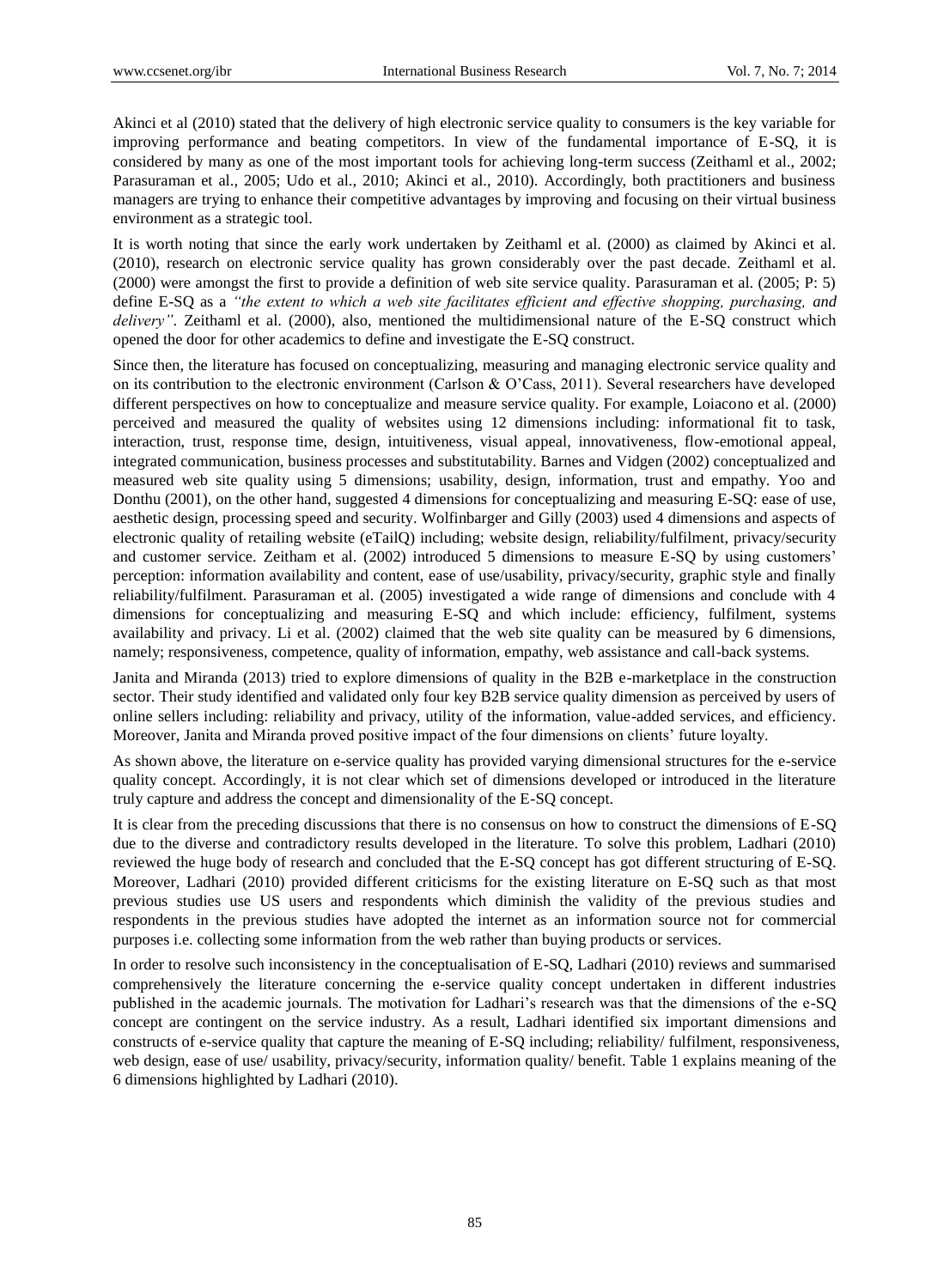| Dimension                   | Definition                                                                                                                                                                                       |
|-----------------------------|--------------------------------------------------------------------------------------------------------------------------------------------------------------------------------------------------|
| Reliability/Fulfilment      | Refers to the performance of a promised product and service in an accurate and timely manner and to<br>the delivery of intact and correct products or services at times convenient to customers. |
| Responsiveness              | Refers to a willingness to help users, prompt responses to customers' enquiries and problems and the<br>availability of alternative communication channels.                                      |
| Web design                  | Refers to aesthetics features and content as well as structure of online catalogues.                                                                                                             |
| Easy of use/ usability      | Refers to user friendliness, especially with regard to searching for information.                                                                                                                |
| Privacy/security            | Refers to the protection of personal and financial information and the degree to which the site is<br>perceived by consumers as being safe from intrusion                                        |
| Information quality/benefit | Refers to the adequacy and accuracy of the information users get when visiting a web site                                                                                                        |

| Table 1. Definitions of the six E-SQ dimensions by Ladhari (2010) |  |  |  |  |  |
|-------------------------------------------------------------------|--|--|--|--|--|
|-------------------------------------------------------------------|--|--|--|--|--|

Source: Ladhari, 2010 (Page: 473).

The main advantage and outcome of Ladhari's review, that his research provides more robust and rigorous methods for measuring E-SQ since he reviewed numerous studies on E-SQ from well known databases and processed them into thorough content analysis technique. As a result, since Ladhari's study was the base for the current study, it is would be more interesting for the academic community to complement the global and generic dimensions and measurements of E-SQ in a particular culture as suggested by Ladhari (2010).

In terms of the consequences of E-SQ, it was confirmed in the literature that e-service quality has a positive impact on customers' behavioural intentions. Udo et al. (2010), for instance, investigated the impact of e-service quality perception and expectations on customer satisfaction and behavioural intentions by surveying US students at a large public university. Udo et al. (2010) found that the mediation factor of customer satisfaction on web service quality and behavioural intentions is stronger than the direct influence of web service quality on behavioural intentions. However, it is worth saying that, although Udo et al. (2010) included one moderating variable (i.e., individual PC skills), this variable did not influence customer satisfaction and behavioural intentions to use the e-service.

Bai et al. (2008) also probed the impact of website quality on customer satisfaction and purchase intentions by investigating the Chinese online visitors' perspective. The study highlighted and reinforced the importance of customer satisfaction as a mediating variable for this relationship in the online markets. On the other hand, Sheng and Liu (2010) measured the impact of 4 dimensions of E-SQ on customer satisfaction and customer loyalty. Sheng and Liu measured the impact of E-SQ on two different variables since customer satisfaction is different from customer loyalty. They found that only 2 dimensions of E-SQ (efficiency and fulfilment) influence customer satisfaction while there are other 2 dimensions of E-SQ (privacy and fulfilment) influence customer loyalty. Although their research model is simple, it helps managers know which dimensions of E-SQ will attract loyalty of customers rather than their current feelings and satisfaction. Thus, e-service quality may assure future business for organizations. Carlson and O'Cass (2011) used the model developed by Dabholkar (1996) to understand antecedents, consequences and mediators of e-service quality in the retailing sector. Findings of their study support the mediating role of customer satisfaction as a mediating variable for achieving better explanation for customers' behavioural intentions.

Using another perspective, Lai (2006) assessed employees' perception of e-service quality in the electronic business (EB) and user satisfactions with enterprise applications by collecting 161 questionnaires from seven international electronic businesses in Taiwan. Results obtained from the study partially support the idea that higher level of EB, which refers to an enterprise with the capability of exchanging values (goods, services, money, and knowledge) digitally via a computer network, leads to higher level of user satisfaction. Moreover, Lai's study confirmed 4 dimensions of EB-SERVQUAL (i.e. reliability, responsiveness, assurance and empathy).

In addition, some researchers believe that augmenting online marketplaces with social networking, can improve trust between transaction partners and increase user satisfaction. In 2008, Swamynathan et al tried to investigate the impact of social networking on online marketplaces. In their study, the researchers performed a detailed study of an auction site that integrates social links into user profiles. Results show that users who transact with friends of friends generally obtain significant benefits in the form of higher user satisfaction. The authors also reported that with sufficient adoption, social networking can have a dramatic positive impact on online marketplaces and positive perceptions of electronic service quality offered by companies.

Thus, social networks like Facebook represent excellent communication opportunities and require new and

86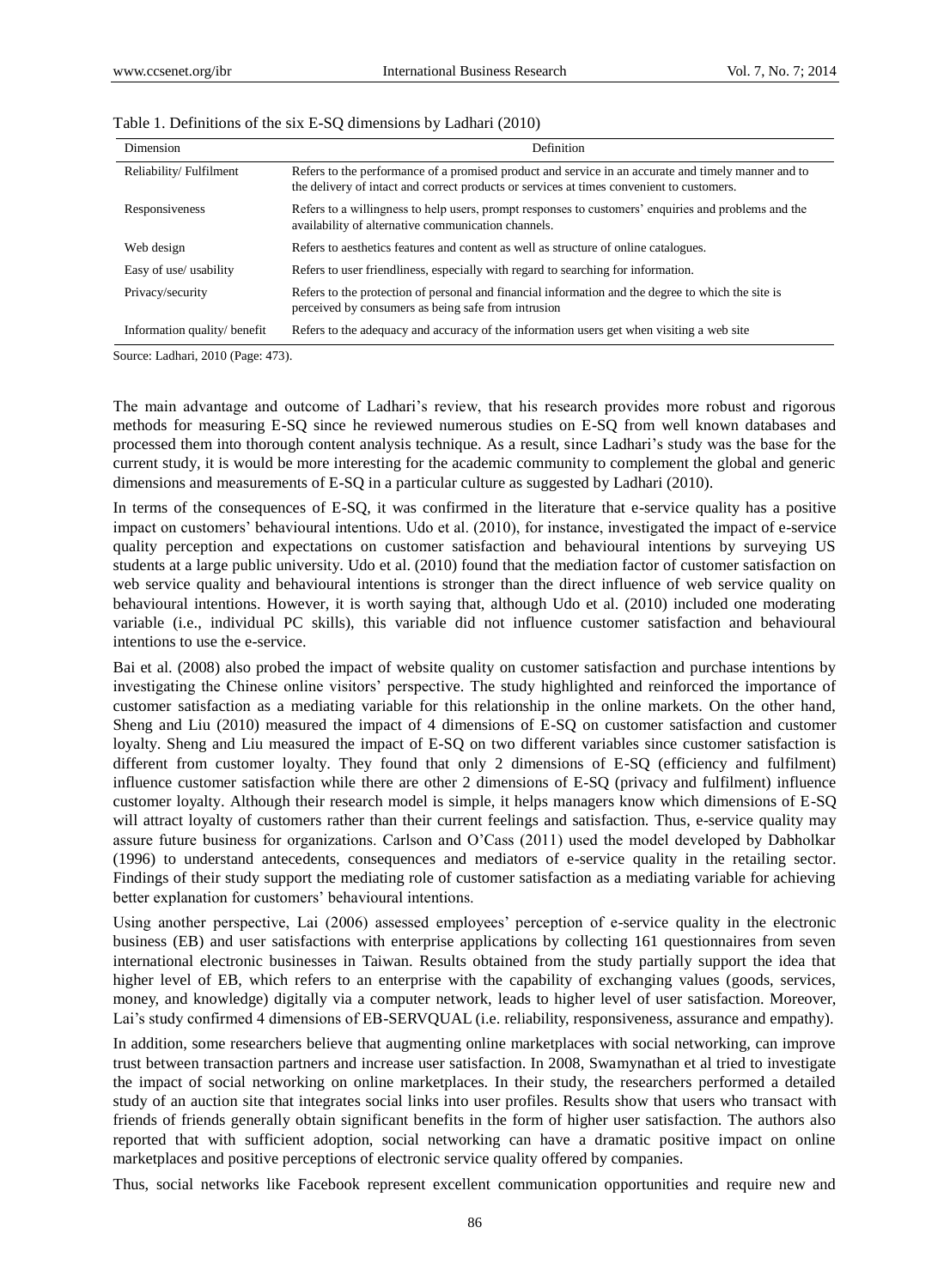unconventional thinking (Kaplan & Haenlein, 2010; Kweskin, 2007) to ensure that consumers have good experiences and transactions (Xiaofen & Yiling, 2009). This new era of social engagement and digital communication is vital to successful business strategies. As organisations become more globally competitive, it is more important for marketing strategy and developers to create and implement more innovative and compelling avenues and tools to attract larger pools of customers (Rockendorf, 2011).

To conclude, perceptions and evaluations of E-SQ form an antecedent of electronic customer satisfaction as supposed and supported in the traditional marketing literature and the virtual online context (Al-Hawari & Ward, 2006; Bai et al., 2008; Sheng & Liu, 2010; Carelson & O'Cass, 2011). In other words, electronic service quality and electronic customer satisfaction (E-CS) will determine the future behaviours of consumers' i.e. behavioural intentions as supposed before in the generic marketing literature as well as the electronic setting (Anderson & Fornell, 1994; Oliver, 1999; Pont & MeQuilken, 2005; Anderson & Srinivasan, 2003; Bai et al., 2008). Hence, having more and high levels of E-SQ and E-CS will lead to better behavioural intentions and actions such as positive word-of-mouth, higher purchase intentions, less price sensitivity and less complaint behaviour (Zeithaml et al., 1996) which means E-service quality has a positive, indirect link to behavioural intentions (Cronin & Taylor, 1992; Dabholkar & Thorpe, 1994; Oliver & Swan, 1989).

#### **3. Research Question**

In spite of the ongoing debate in the literature, this study attempts to identify which of the 6 generic E-SQ dimensions highlighted by Ladhari (2010) has the most relative importance to Facebook users in the Jordanian setting. These dimensions will help fans, users and practitioners in assessing the customers' and users' perception of e-service quality of pages promoted in the social media specifically in Facebook. One dimension, reliability/fulfilment, has been excluded from this study as it is not applicable to Facebook pages and the setting of this research.

Former studies indicate that this area of research is very promising and can yield useful findings. In addition, conducting such type of research in the Jordanian setting can give more benefits for the theoretical bases as suggested by Ladhari (2010). And with social media such as Facebook in which fans can also contribute content, change opinions and create communities for different needs, more challenges for measuring and evaluating service quality of pages and sites promoted in such arena like the Facebook are brought up.

In this regard, understanding Facebook fan's perceptions and behaviour forms an important issue in contemporary marketing strategy. Accordingly, recent literature witnessed several numbers of studies that tried to investigate this phenomenon. For instance, Lapointe (2012) highlight the value of fans metric which refers to number of Likes for Facebook pages. Lapointe also acknowledged that not all fans are equal. Moreover, Lipsman et al. (2012) addressed the profile of fans at Facebook in order to offer advice about increasing the number of "Likes" on Facebook. Wallace et al. (2014) provide insight into the link between fans of Facebook pages and their attitudes toward brands promoted in Facebook. In other words, Wallace et al try to explore relationship between fanes and brands through grouping fans into four segments of fans, namely; the fan-atics, the self-expressive, the utilitarians and the authentics. Chianasta and Wijaya (2014) tried, also, to identify and find out how the social media impacts promotion of IT products in Indonesia, unfortunately, they found limited influence of social networks on products' recognition and popularity. Ruiz-Mafe et al. (2014) identified the main drivers of Facebook fan page loyalty in order to promote and create long-term relationships with users and fans. Findings of their study revealed that attitude emerged as a key variable in increasing loyalty to fan pages. Moreover, results imply a significant positive influence of perceived usefulness, trust and dependency on loyalty in fan pages.

Thus, this paper addresses the E-SQ in the Facebook setting and explores what are the fan's perceptions of E-SQ in Facebook through attempting to provide answers for the following questions:

*"What is the relevant importance of dimensions of electronic service quality associated with pages and sites promoted and delivered in Facebook by using the fan's perspectives? What is the perceived relative importance of attributes associated with E-SQ dimensions of pages and sites promoted in the Facebook? What are the key factors should be considered and emphasized for measuring E-SQ of pages and sites in the social networks arena such as Facebook?*

### **4. Methodology**

#### *4.1 Research Sampling and Data Collection*

Since the main aim of this study was to investigate the importance of different dimensions and perceptual attributes of E-SQ in Facebook pages. The unit of analysis in this study was individual active Facebook users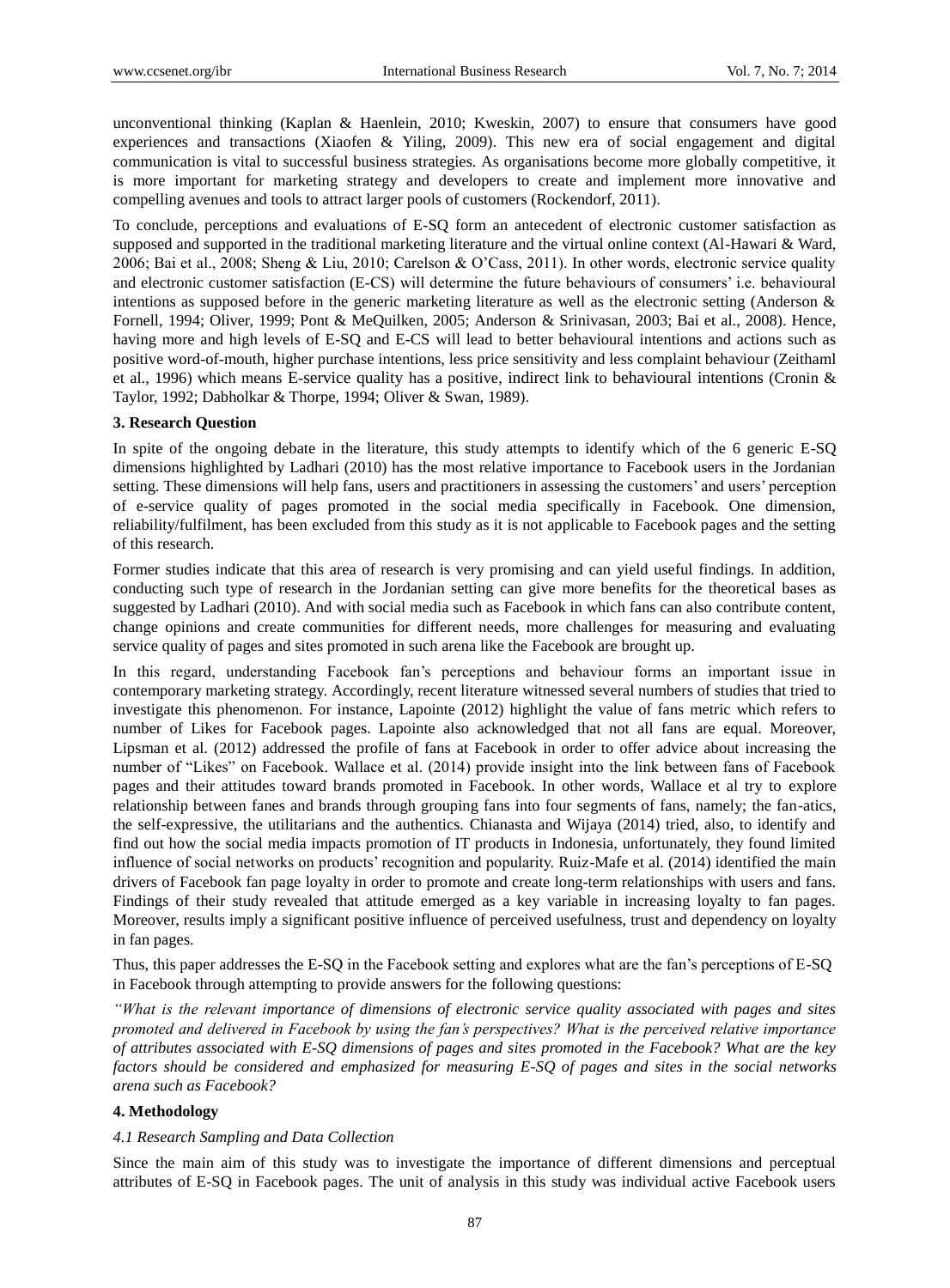who have frequently liked different Facebook pages.

The participants that were used for the current study were students. In this regard, Swaid and Wigand (2009) provide justifications for approaching students only including: (1) students at universities form one of the most active social website users and conduct more online businesses purchases than the overall web users, (2) using students at universities is better than other populations since they are younger and better educated, (3) using a homogenous population like students at universities can reduce the effect of variance when not considering all possible factors and elements that influence perceptions of respondents.

In terms of the sampling design and technique, most similar studies have used convenience sampling for data collection (Gummerus et al., 2004; Kim et al., 2009; Carlson & O'Cass, 2011). Sekaran (2003; 2010) suggests using convenience sampling when the collection of information is from members of the population who are conveniently and easily available to provide the needed information.

In this study, the respondents who took part were students from one Higher Education University in Jordan that specializes in Information technology. Students from the computer engineering, computer science and management information system departments were approached and contacted since researchers believed such respondents have good technology skills which enable them to provide valuable contributions to the relevant issues at hand.

Accordingly, the present study has used two forms of sampling: convenience sampling by approaching students available at classes and lectures and purposive or judgmental sampling by approaching a specific group of students. The total number of students at those three departments was (719) which forms a 24% of the total number of students at the whole university which give good representation of sampling. To follow Sekaran (2003) suggestions for determining the sample size, (248) respondents should be obtained (i.e. sample size) when the population for students registered at the three departments approached (Sekaran, 2003; P. 294).

At the onset of the study, the researchers obtained the timetable of the classes given to the students in these three departments. Then, over the period of four weeks, some of faculty members who teach these classes were approached informing them of the research and research objectives and requesting their assistance in facilitating the administration process of the questionnaires to their students attending their classes. 400 questionnaires were distributed for the classes since the suggested sample size should be (248) when the population for students at three departments was (719) as suggested by Sekaran (2003). (352) questionnaires were returned back over a period of 4 weeks time. However, only (303) usable questionnaires were returned yielding a response rate of (76%) of questionnaires distributed after excluding (49) questionnaires. In the classes, and after getting the permission from lecturers of classes to distribute the questionnaire, the researchers briefly explained the purpose of the study. Students were asked to complete the questionnaire during the class. The total number of questionnaires retained were (303) which forming (42%) of total number of students at the three departments surveyed which was (719) students. Thus, the current study got more than (248) questionnaires as suggested and requested by Sekaran (2010) to have an acceptable representation for the research population.

## *4.2 Measurements and Scales*

In order to measure the construct under investigation, this study used scales and measures similar to those adopted in the previous studies. To be more precise, the e-service quality of Facebook pages was measured using five dimensions and several items as suggested by Ladhari (2010). However, it is worth saying that all items were modified and reworded to be suitable with the current study setting and culture (i.e., Facebook pages promoted in Jordan). Thus, the current study measures E-SQ at the dimensional level (i.e., 5 dimensions) by using (5) items and by using (25) statements to measure attributes of E-SQ dimensions as shown on Table 2.

| Construct                    | No. items              | Sources                                              |
|------------------------------|------------------------|------------------------------------------------------|
| Responsiveness               | 6                      | Ho and Lee $(2007)$ ; Parasuraman et al., $(2005)$ ; |
| Page design                  | 5                      | Lee and Lin (2005); Swaid and Wigand (2009);         |
| Easy to use/ Usability       | 5.                     | Jeong et al., (2003);                                |
| Security/privacy             | $3 + 1$ by the Authors | Parasuraman et al., (2005);                          |
| Information quality/ Benefit |                        | Jeong et al., (2003)                                 |

Table 2. Construct sources and number of items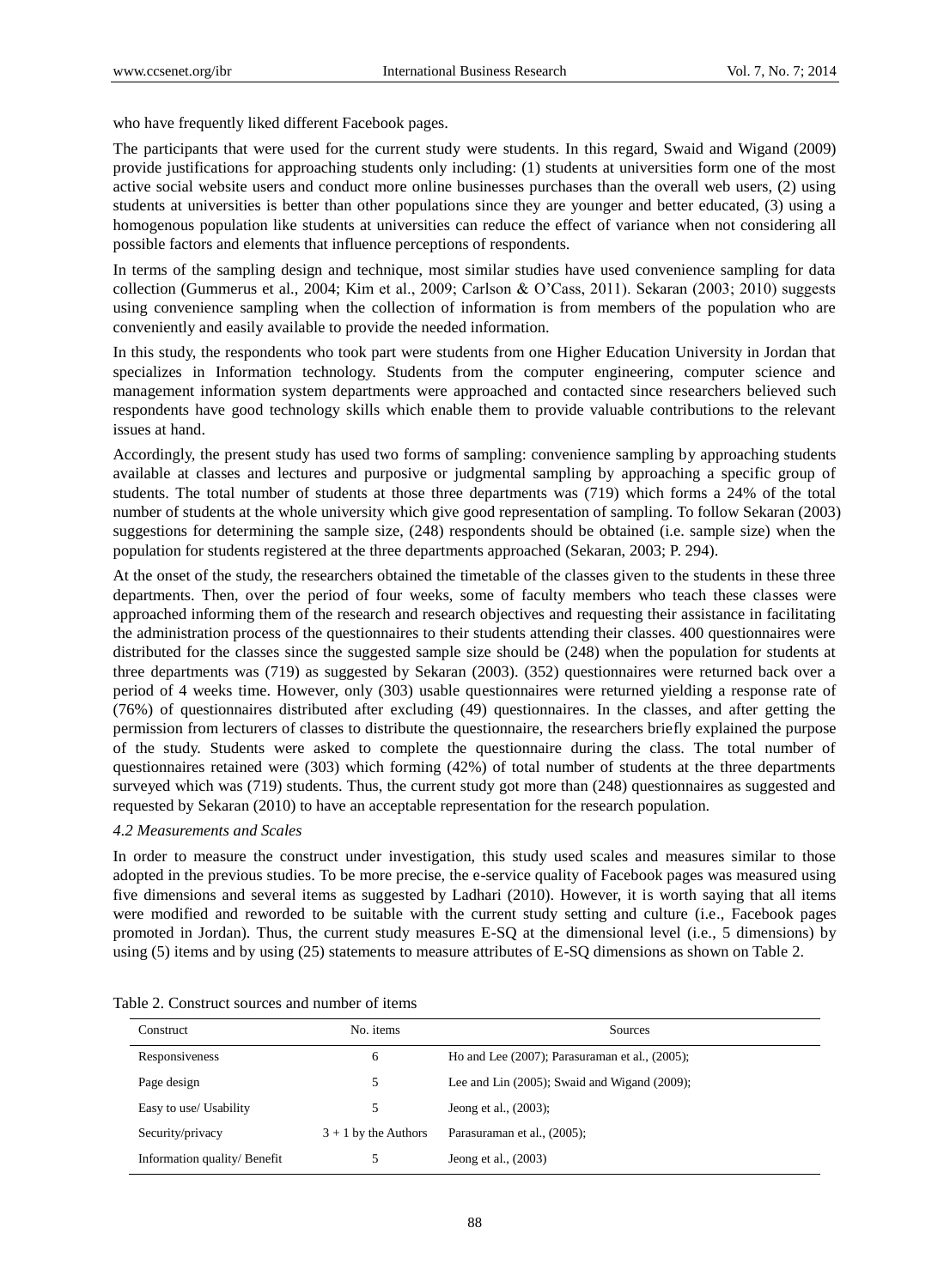As shown in Table 2, the E-SQ attributes were measured using 25 items (statements) with multiple items for each dimension. In other words, multi-item approach was adopted from the E-SQ literature in order to explore the degree of importance for the 5 dimensions and all attributes related.

When indicating the importance of the overall performance/quality of the included dimensions and attributes, respondents were requested to provide their perception using a seven-point Likert scale ranging from very un-important (1) to very important (7) on the 5 dimensions and the 25 attributes. Preston and Colman (2000) argue that in order to ensure stable participant responses, a seven-point scale should be used because it allows respondents to make more detailed differentiation of the importance level of the attributes and dimensions. Moreover, having done this made such scale consistent with that used in the majority of previous studies.

The questionnaire used has 3 parts, part one collects some demographic information about respondents, part two collects information concerning the respondents' usage of Facebook and fan pages, while the third part measures the E-SQ dimensions and attributes. The questionnaire was administered in English. In April 2013, the questionnaire was pilot-tested by 8 professional staff members and 8 Facebook users, who were asked to check the appropriateness and comprehensiveness of all statements. Other than a few suggestions on rewording, no major problem was found.

# **5. Findings**

## *5.1 Demographic Profile of Respondents*

The questionnaire contained questions on the gender of the respondents, their age group, the frequency of checking their Facebook accounts; the average time spent surfing Facebook pages in each visit, and the approximate number of pages liked over the last three months. Table 3 through to Table 8 summarises the demographics of respondents that took part in this study.

| Variable | Number | Percentage (%) |
|----------|--------|----------------|
| Male     | 190    | 63             |
| Female   | 113    | 37             |
| Total    | 303    | 100%           |

Table 3. Gender of respondents

As shown in Table 3, the study included a total of 303 respondents, of which, 190 (63%) were males and 113 (37%) were females. Such result is compatible with the facts gained from the registration office at the university implying that males in this university are dominating the population of students.

| Table 4. Age of respondents |  |  |
|-----------------------------|--|--|
|-----------------------------|--|--|

| Variable           | Number | Percentage (%) |
|--------------------|--------|----------------|
| Less than 20 years | 89     | 29             |
| $20 - 24$          | 212    | 70.0           |
| $25-29$            |        |                |
| Total              | 303    | 100%           |

Since the typical age for undergraduate students in Jordan is between 18 and 23 years, 89 (29%) of the respondents are less than 20 years old, 212 (70%) are in the 20–24 age group, and only 2 (1%) are in the 25–29 age group as shown in Table 4.

|  | Table 5. Frequency of checking personal Facebook accounts |  |  |
|--|-----------------------------------------------------------|--|--|
|  |                                                           |  |  |

| Variable               | Number | Percentage (%) |
|------------------------|--------|----------------|
| Once a month           | 8      | 3%             |
| Once a week            |        | 4%             |
| At least once a day    | 92     | 30%            |
| 3-4 times a day        | 71     | 23%            |
| 5 times and more a day | 121    | 40%            |
| Total                  | 303    | 100%           |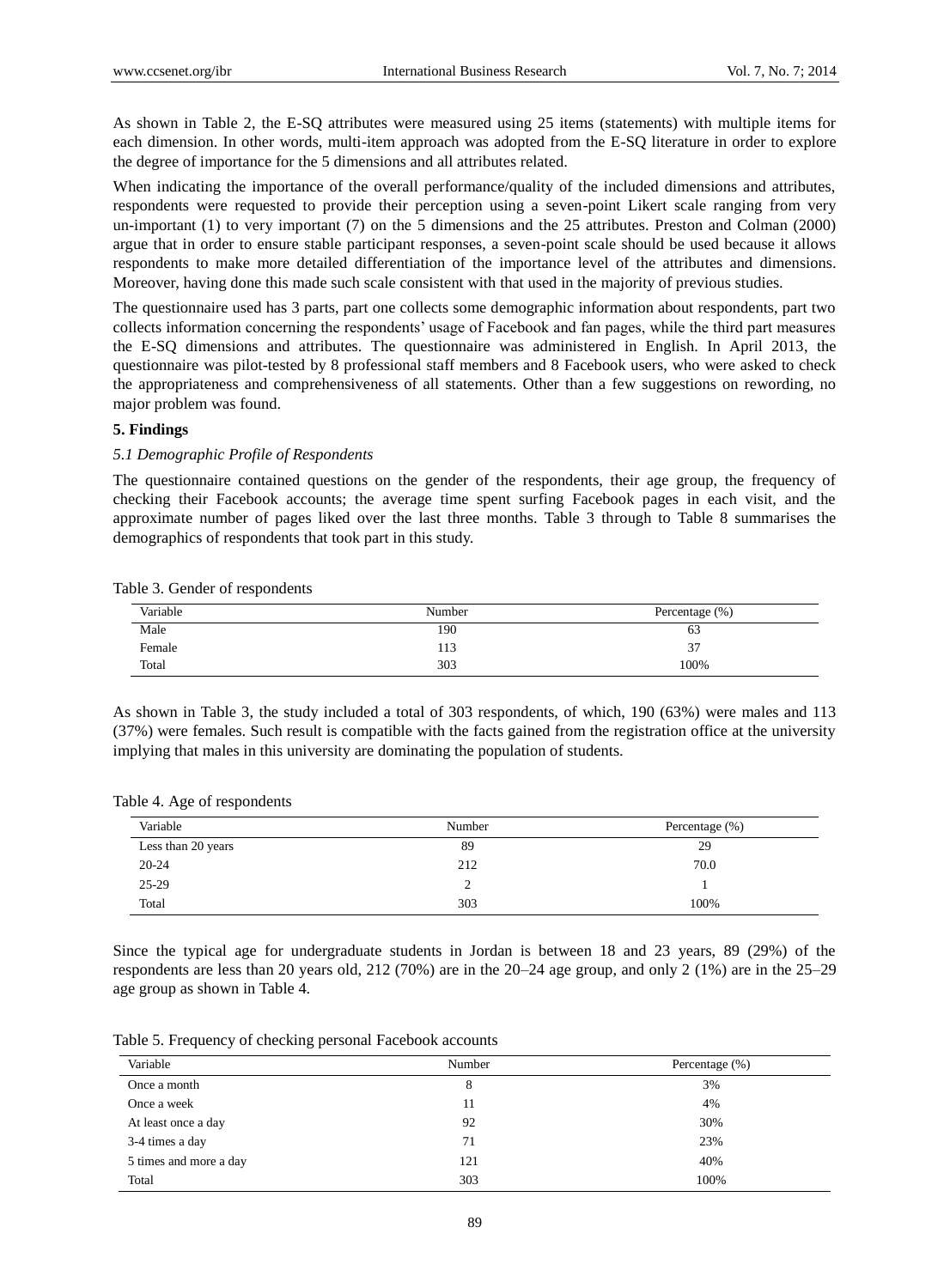Respondents were asked to indicate the frequency of checking their Facebook accounts. As shown in Table 5, the majority of respondents, 121 (40%), reported that they check their Facebook accounts 5 times and more daily. Moreover, less portion of respondents, 71 (23%), check they account less often between 3-4 times a day. Of these, 92 (30%) reported that they check their accounts at least once a day, very small number of respondents, 11 (4%), check they accounts once a week and even less number of respondents, 8 (3%) check their accounts once a month. This finding is consistent with the fact that social networks dominate the behaviour and communications among people.

| Variable              | Number | Percentage (%) |
|-----------------------|--------|----------------|
| Less than 5 minutes   | 12     | 4.0            |
| 5 minutes             | 45     | 15             |
| 10 minutes            | 48     | 16             |
| 15 minutes            | 47     | 15             |
| 20 minutes            | 49     | 16             |
| 30 minutes            | 46     | 15             |
| 60 minutes            | 33     | 11             |
| 120 minutes           | 6      | 2.0            |
| More than 120 minutes | 17     | 6              |
| Total                 | 303    | 100 %          |

Table 6. Average time spent per Facebook visit

Table 6 shows the average time spend per Facebook visit. On average, 46% of respondents indicated were spending between 15-30 minutes each time they use Facebook, 35% were spending up to 10 minutes per visit, 11 % spend around 60 minutes, and only 8% spend a minimum of 120 minutes per visit.

| Variable          | Number | Percentage (%) |
|-------------------|--------|----------------|
| Less than 5       | 39     | 13             |
| Between 6 and 10  | 70     | 23             |
| Between 11 and 20 | 53     | 17.5           |
| Between 21 and 50 | 79     | 26             |
| More than 50      | 62     | 20.5           |
| Total             | 303    | 100%           |

Table 7. Number of pages liked

When asked how many fan pages they have liked on Facebook during the past 3 months as shown in Table.7, the largest number 79 (26%) indicated they have liked between 21 and 50 pages. On the other hand, the smallest number 39 (13%) indicated that they have liked less than 5 pages. Interestingly, 62 (20.5%) of participants indicated that they have liked more than 50 pages in the past three month. This means that most Facebook users are liking pages on Facebook.

Table 8. Willingness to accept marketing messages

| Variable | Number | Percentage (%) |
|----------|--------|----------------|
| Yes      | 131    | 43.2           |
| No       | 171    | 56.4           |
| Total    | 302    | 99.7 %         |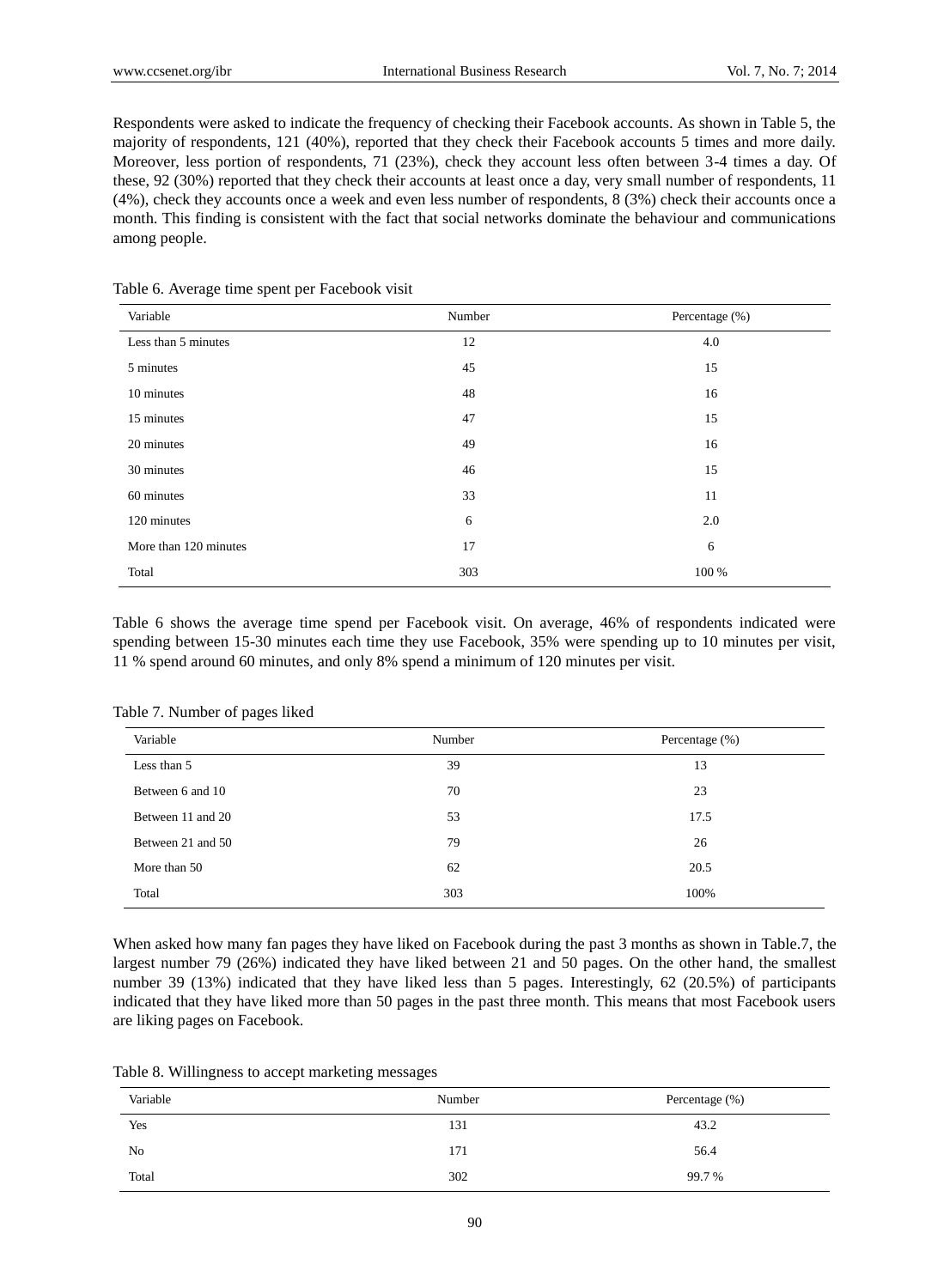When asked about their willingness to accept marketing messages as reported on Table 8, responses were divided as shown in Table 8. 131(43%) said yes expressing their willingness to accept marketing messages while 171 (57%) responded by no (i.e., they are unwilling to accept marketing messages).

# *5.2 Descriptive Analysis*

This part seeks to measure the respondents' perceptions regarding the relative importance of the different dimensions and attributes of e-service quality in relation to Facebook fan pages. To do so, the mean scores and standard deviation values for all dimensions of E-SQ were calculated in order to be able to rank each of these dimensions and the attributes. In Table 9, the importance of each of the five dimensions was assessed directly against each other. After that, Table 10 up to Table 14, show an assessment of the attributes related to each of the dimensions individually.

Since all dimensions and attributes were measured using a 7-point scale, a mean of less than 3.5 mean score -implies that respondents perceive such dimension or attribute as being of low importance,. If the mean scores fall between 3.6 and 5.0, this means that the items are of a moderate importance to respondents. Finally, the important dimensions and attributes are those whose mean scores were greater than 5.1.

| Variable                   | Importance     | Mean | <b>SD</b> |
|----------------------------|----------------|------|-----------|
| Privacy / Security         |                | 5.58 | 1.779     |
| <b>Information Quality</b> | $\overline{2}$ | 5.29 | 1.665     |
| Ease of use                | 3              | 4.96 | 1.616     |
| Page Design                | $\overline{4}$ | 4.94 | 1.649     |
| Responsiveness             | 5              | 4.67 | 1.781     |

#### Table 9. Importance of E-SQ dimensions

As indicated in Table 9, respondents generally perceived Privacy/ Security and Information Quality included dimensions as somewhat important (with means from 5.58 and 5.29). In other words, respondents rated the privacy/security and information quality as the most and second most important dimensions of E-SQ in Facebook fan pages with mean scores of 5.58 and 5.29 respectively. Ease of use (mean score 4.96) was rated as the third most important dimension, whereas page design (mean score 4.94) and responsiveness (mean score 4.67) were perceived as the second least and least important dimensions.

| Table 10. Importance of attributes associated with privacy / security |  |
|-----------------------------------------------------------------------|--|
|-----------------------------------------------------------------------|--|

| Attribute                                                                      | Importance | Mean | SD    |
|--------------------------------------------------------------------------------|------------|------|-------|
| Protecting my personal information (e.g. photos, age gender, location)         |            | 5.82 | 1.674 |
| Protecting the information/comments I post on Facebook fan page                |            | 4.84 | 1.818 |
| Protecting information about types of products and services I am interested in |            | 4.79 | 1.838 |

Privacy/Security is not only one of the most important E-SQ dimensions according to this study, but also lack of security has been identified as one of the major obstacles to the adoption of new information technology (Chen & Barnes, 2007). Table 10 revealed the perceptions of respondents on different attributes related to the privacy/security dimension of Facebook fan pages. In the privacy/security dimension, all attributes were considered from somewhat moderate to important (with means from 4.79 to 5.82). In particular, protecting personal information (e.g., gender, age, location) had the highest mean of 5.82. This matched the statement of concern made by a prior study that focused on the importance of protecting social network users' personal information and that highlighted the need to develop a new privacy system supported by mobile Internet devices (Aldhafferi, et al., 2013). Next up the list is "protecting the information/ comments" posted on Facebook pages (mean 4.84) followed by "protecting information about types of products and services" (mean 4.79). Since the respondents were regular Facebook users, they are aware that when they post a comment on Facebook page, the comment is visible to anyone who visited/liked the page. The same applies to protecting the information about the products or services they are interested in. Once, a Facebook user likes a certain brand or product, this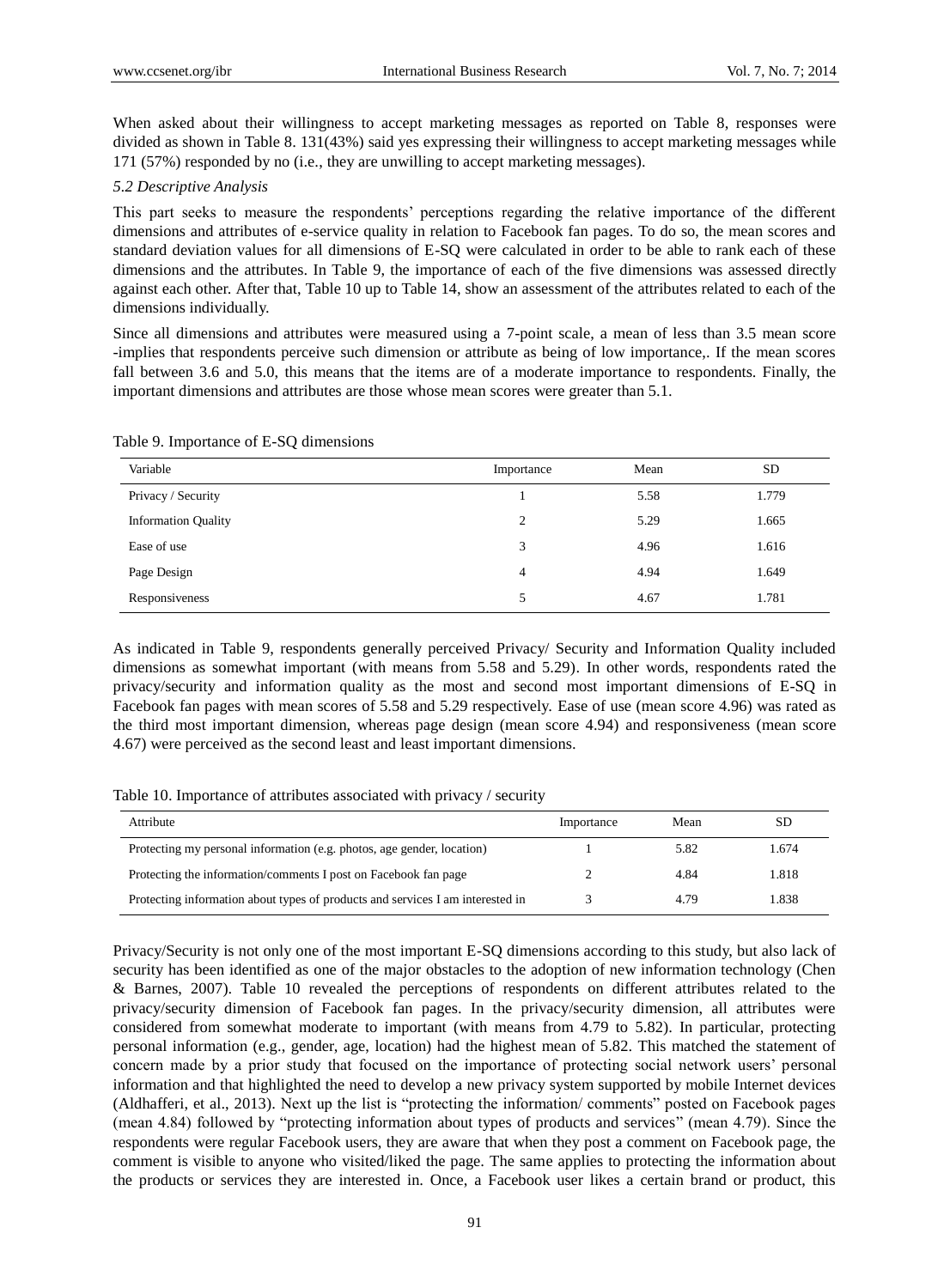information is made publically available.

| Table 11. Importance of attributes associated with information quality |  |  |
|------------------------------------------------------------------------|--|--|
|------------------------------------------------------------------------|--|--|

| Attribute                                                                                                              | Importance | Mean | SD    |
|------------------------------------------------------------------------------------------------------------------------|------------|------|-------|
| Providing all needed information to enable consumers to purchase from the company<br>promoted on the Facebook fan page |            | 5.46 | 1.625 |
| Providing information that can be understood easily on Facebook Fan page                                               |            | 5.35 | 1.625 |
| Providing up to date information (current and timely) on Facebook Fan page                                             | 3          | 5.24 | 1.604 |
| Providing clear information on Facebook Fan page for users                                                             | 4          | 5.18 | 1.627 |
| Providing accurate and relevant information on the Facebook Fan page                                                   |            | 5.12 | 1.702 |

Regarding the "information quality" dimension, which was perceived as second important, respondents felt that all the five attributes were important (with means from 5.12 to 5.46) as indicated on Table 11. Earlier research has shown that information quality plays a key role in consumers' assessment of a company's website (Ou & Sia, 2010; Zhang & von Dran, 2000). In this study, a company's fan page on Facebook is considered one of the company's websites that is maintained and operated by one or a group of representatives from the company. This is natural because providing information is the basic goal of a Facebook fan page, hence it is crucial for customers seeking information about a company to be able to find all the needed information. This information should be easy, relevant, accurate, and up to date.

| Table 12. Associated with importance of attributes ease of use |  |  |
|----------------------------------------------------------------|--|--|
|----------------------------------------------------------------|--|--|

| Attribute                                                                             | Importance | Mean | SD.   |
|---------------------------------------------------------------------------------------|------------|------|-------|
| Assuring that the Facebook fan page and its linked page work well                     |            | 5.28 | 1.617 |
| Having a Facebook page that I can move around easily to locate the information I want |            | 5.22 | 1.573 |
| Having a Facebook page with well organized information                                |            | 5.17 | 1.732 |
| Having Facebook fan page that is easy to browse and navigate                          | 4          | 5.11 | 1.698 |
| Offering simple and clear directions use and browse the Facebook fan page             |            | 5.05 | 1.588 |

In the dimension of ease of use, Table 12 implies that respondents felt that all the related attributes are also quite important because the easier a Facebook fan page is to use the more likely you are to use it as tool for communication between sellers and buyers and other users. The most important attribute, as identified by the respondents is assuring that the Facebook fan page and its linked page work well since a Facebook fan page with broken link can be frustrating to visitors.

|  | Table 13. Importance of attributes associated with page design |  |  |  |
|--|----------------------------------------------------------------|--|--|--|
|  |                                                                |  |  |  |

| Attribute                                                           | Importance | Mean | <b>SD</b> |
|---------------------------------------------------------------------|------------|------|-----------|
| Using proper type of media in the page (charts, photos $\&$ images) |            | 5.34 | 1.546     |
| Providing well-organized Facebook Fan page                          |            | 5.09 | 1.593     |
| Providing visually attractive Facebook fan page                     |            | 4.77 | 1.702     |
| Using proper type of fonts in the page                              | 4          | 4.68 | 1.738     |
| Using proper colors in the page                                     |            | 4.57 | 1.685     |

In regard the dimension of Page Design, Table 13 shows that respondents felt that two of the related attributes are also quite important. Respondents viewed using proper types of media in Facebook fan pages as the most important attribute in the page design dimension. This is consistent with what successful Facebook fan pages do in order to attract more fans. Most successful Facebook fan pages offer their fans a variety of media, including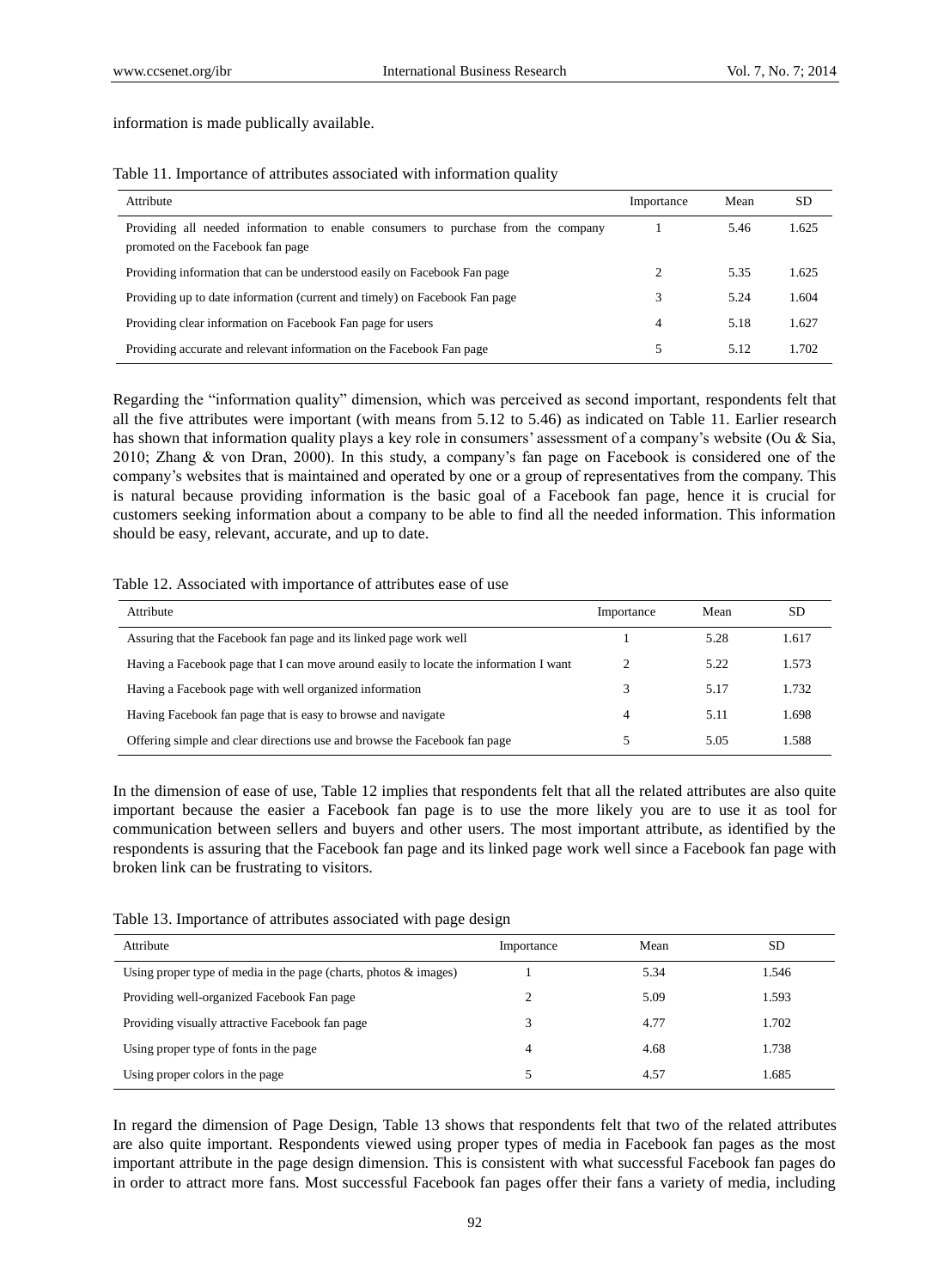videos, images, and standard text updates. Respondents also agreed on the importance of providing well organised, visually attractive Facebook Fan pages that use proper types of fonts and suitable colours. One thing worth noting here is that Facebook pages look and behave much like a user's personal profile.

Table 14. Importance of attributes associated with responsiveness

| Attribute                                                                                                                               | Importance     | Mean | SD.   |
|-----------------------------------------------------------------------------------------------------------------------------------------|----------------|------|-------|
| Providing telephone number and contact information to reach the company promoted on<br>the Facebook fan page.                           |                | 5.43 | 1.692 |
| Making customer service representatives available online on the Facebook fan page (live<br>chatting)                                    | $\overline{c}$ | 5.16 | 1.677 |
| Providing a message option for users' comments, feedback, and queries                                                                   | 3              | 4.98 | 1.574 |
| Providing frequently asked questions (FAQ) section for everything related to products<br>and services promoted on the Facebook fan page | 4              | 4.87 | 1.491 |
| Clarifying and publishing policies and terms for buying products and services promoted<br>in the Facebook fan page                      | 5              | 4.83 | 1.565 |
| Responding to users' (likers') inquiries quickly                                                                                        | 6              | 4.82 | 1.690 |

As we can see from the above Table 14, two attributes related to the responsiveness dimension were perceived fairly important. The most important of which is providing telephone numbers and contact information to provide fans to reach the company promoted in the Facebook fan pages. Providing customer service representatives available on the Facebook fan pages to respond to visitor enquiries via live chatting (mean 5.16) was perceived more important than the provision of a message option for users' comments and queries (mean 4.87) which in turn was perceived more important that the provision of a frequently asked questions section for everything related to promoted products and services (mean 4.87). Unfortunately, live chat applications are not free but apparently essential to provide real time customer support to fans or potential customers. The second least important attribute was publishing policies and terms for buying products and services promoted in the Facebook fan page (mean 4.83). The least important attribute was responding to users' enquiries quickly (mean 4.82).

# **6. Discussions and Implications**

In this study, the researchers intentionally did not study the contents of a specific Facebook fan page that are continuously changeable and updated. On the other hand, the researches explored the perceptions of users on general Facebook fan pages dimensions and attributes that are relatively steady over time. This research can benefit Facebook fan page owners in having a better understanding of the preferences of potential visitors on what should be included in their pages such as privacy/security and information quality. The page owners can then focus their efforts on the development of their Facebook pages by including/ paying more attention to the most important attributes which would eventually attract more fans and increase fan engagement.

As for the specific attributes, based on the findings, visitors are generally looking for the basics. First and foremost, Facebook fan pages should protect its visitor's personal information (e.g., photos, age gender, and location). With Facebook fan pages one cannot access the fan's personal information unless this information is publically made available. However, if the Facebook fan page collects content and information directly from users, it should be made clear why this information is collected and should provide notice about and obtain user consent for the use of any collected information from fans. A Facebook fan page owner is responsible for obtaining all the necessary permission to re-use the collected information. Current and potential Facebook page fans should be able to like/visit the pages with piece of mind that their personal information is safe.

In regards the quality of information, it is recommended that Facebook page owners provide all needed information to enable consumers to purchase they need. This information should be easy to understand, up-to-date, accurate, and clear.

Fans should also be able to move around smoothly by successfully visiting links to other content, by easily locating the required information in a well organized page that is easy to browse and navigate. In terms of the design, Facebook fan pages should take advantage of diverse types of media available and use the proper type of media. Visitors like to see well organized Facebook fan pages that are visually appealing.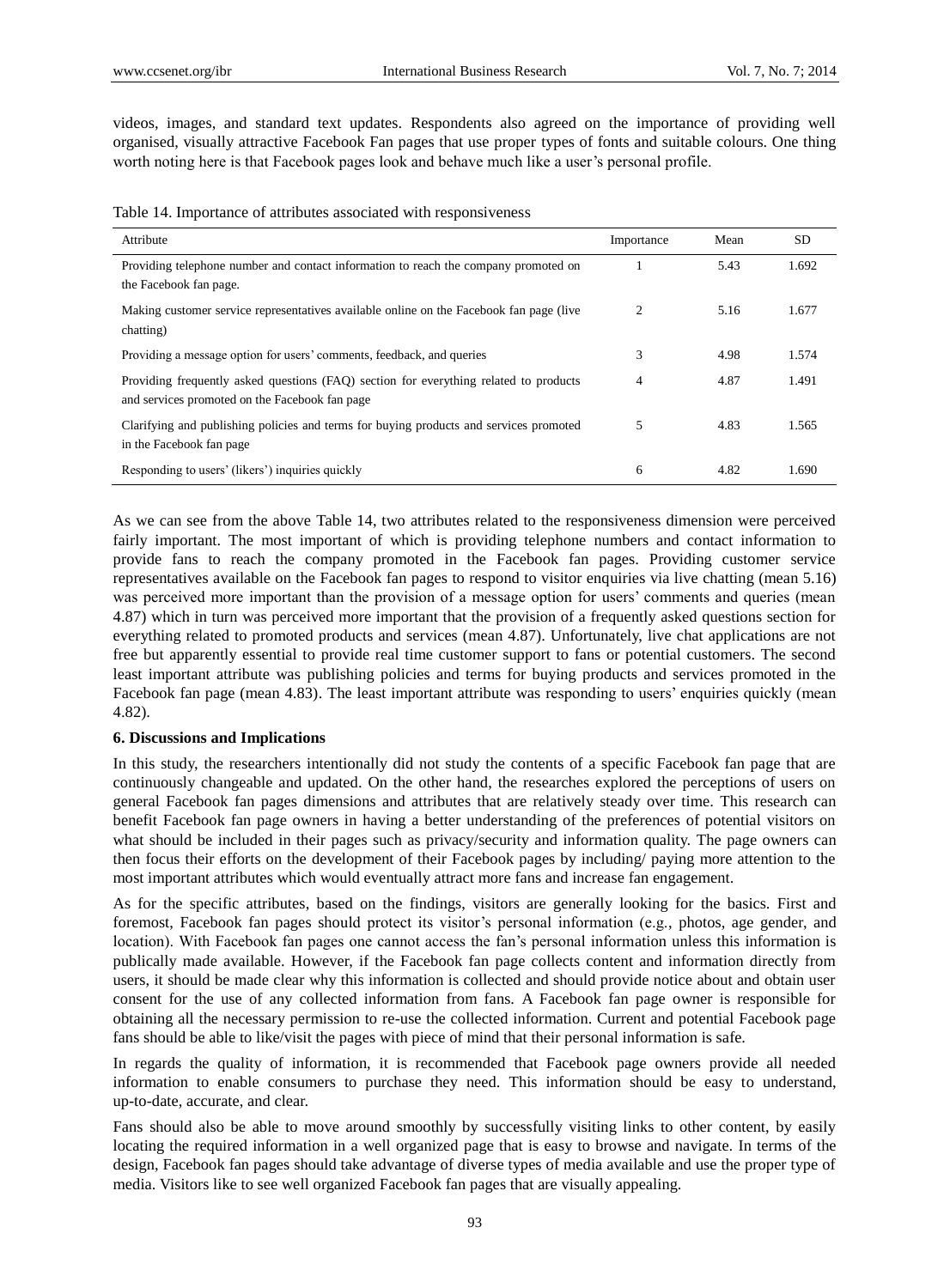Basic contact and access information, such as telephone number, physical address, web address and e-mail, should be made available on the Facebook page. It is also recommended to provide fans with a live chat facility. Facebook page owners should regularly check their pages so that the content is complete and regularly updated and the overall look of the page is visually appealing.

#### **7. Conclusion**

This study addressed the issue of E-SQ dimensions and attributes for companies' pages promoted on Facebook. Although the E-SQ of websites has been widely addressed, research into the E-SQ of social networks such as Facebook is lagging behind due to the somehow recent widespread usage of social networks. Findings of this study highlight the importance of the privacy/security and information quality of pages promoted using Facebook as critical dimensions of E-SQ of pages on Facebook. Having said this, managers and administrators of pages promoted in Facebook should enhance such dimensions and attributes associated with those two dimensions. Moreover, identifying the importance of attributes of E-SQ dimensions of pages using the Facebook provides managers with a valid tool in order to identify the requirements of having well perceived Facebook pages.

This may enhance consumers' positive behavioural intentions to buy, use and recommend goods and services promoted on social networking sites such as Facebook. There is no doubt that the consumer-generated content available on social networks is going to dominate the consumer behaviour and decision (Solomon, 2013). Hence, Facebook marketing and sales benefits should be larger and larger according to the latest trends emerged in the B2C and B2B transactions.

## **8. Limitations and Directions for Future Research**

The first limitation of this study is that it's addressed a one group of respondents (i.e. students) in only one higher educational institution in Jordan. So, results could be limited in terms of giving big pictures about E-SQ dimensions of Facebook pages. The second limitations that this study was based only on users' perspectives rather than perspective of administrators and owners of such pages in the Facebook. The third limitation that this study did not measure the impact of E-SQ of Facebook pages on fan's attitude and future behaviour. Thus, future research should re-apply this dominion of research by measuring the impact of E-SQ of Facebook pages on customer satisfaction, loyalty and behavioural intentions and business profitability. Moreover, new research should use different approaches of sampling other than non probability sampling. In addition, future research should address managers and practitioners in investigating the importance of dimensions of E-SQ pages in the Facebook domain. Moreover, future research should address other social networks such as twitter, Instagram, LinkedIn, YouTube, etc. Finally, more qualitative techniques (e.g., interviews, focus groups, etc) can be used to analyze the contents of Facebook pages and its dimensions.

# **References**

- Akinci, S., Atilgan-Inan, E., & Aksoy, S. (2010). Re-assessment of e-s-qual and e-recs-qual in a pure service setting. *Journal of Business Research, 63*(3), 232–240. http://dx.doi.org/10.1016/j.jbusres.2009.02.018
- Aldhafferi, N., Watson, C., & Sajeev, A. (2013). Personal information privacy settings of online social networks and their suitability for mobile internet devices. *International Journal of Security, Privacy, and Trust Management, 2*(2), 1–17. http://dx.doi.org/10.5121/ijsptm.2013.2201
- Al-Hawari, M., & Ward, T. (2006). The effect of automated service quality on Australian banks' financial performance and the mediating role of customer satisfaction. *Marketing Intelligence & Planning, 24*(2), 27–47. http://dx.doi.org/10.1108/02634500610653991
- Anderson, E., & Fornell, C. (1994). A customer satisfaction research prospectus. In Rust, R.,& Oliver, R. (Eds.), *Service Quality: New Directions in Theory and Practice* (pp. 241–268). http://dx.doi.org/10.4135/9781452229102
- Anderson, R., & Srinivasan, E. (2003). E-satisfaction and e-loyalty: A contingency framework. *Psychology and Marketing, 20*(2), 123–138. http://dx.doi.org/10.1002/mar.10063
- Bai, B., Law, R., & Wen, I. (2008). The impact of website quality on customer satisfaction and purchase intentions: Evidence from Chinese online visitors. *International Journal of Hospitality Management, 27*(3), 391–402. http://dx.doi.org/10.1016/j.ijhm.2007.10.008
- Barnes, J., & Vidgen, T. (2002). An integrative approach to the assessment of e-commerce quality. *Journal of Electronic Commerce Research, 29*(12), 114–127.
- Carlson, J., & O'Cass, A. (2011). Developing a framework for understanding e-service quality, its antecedents,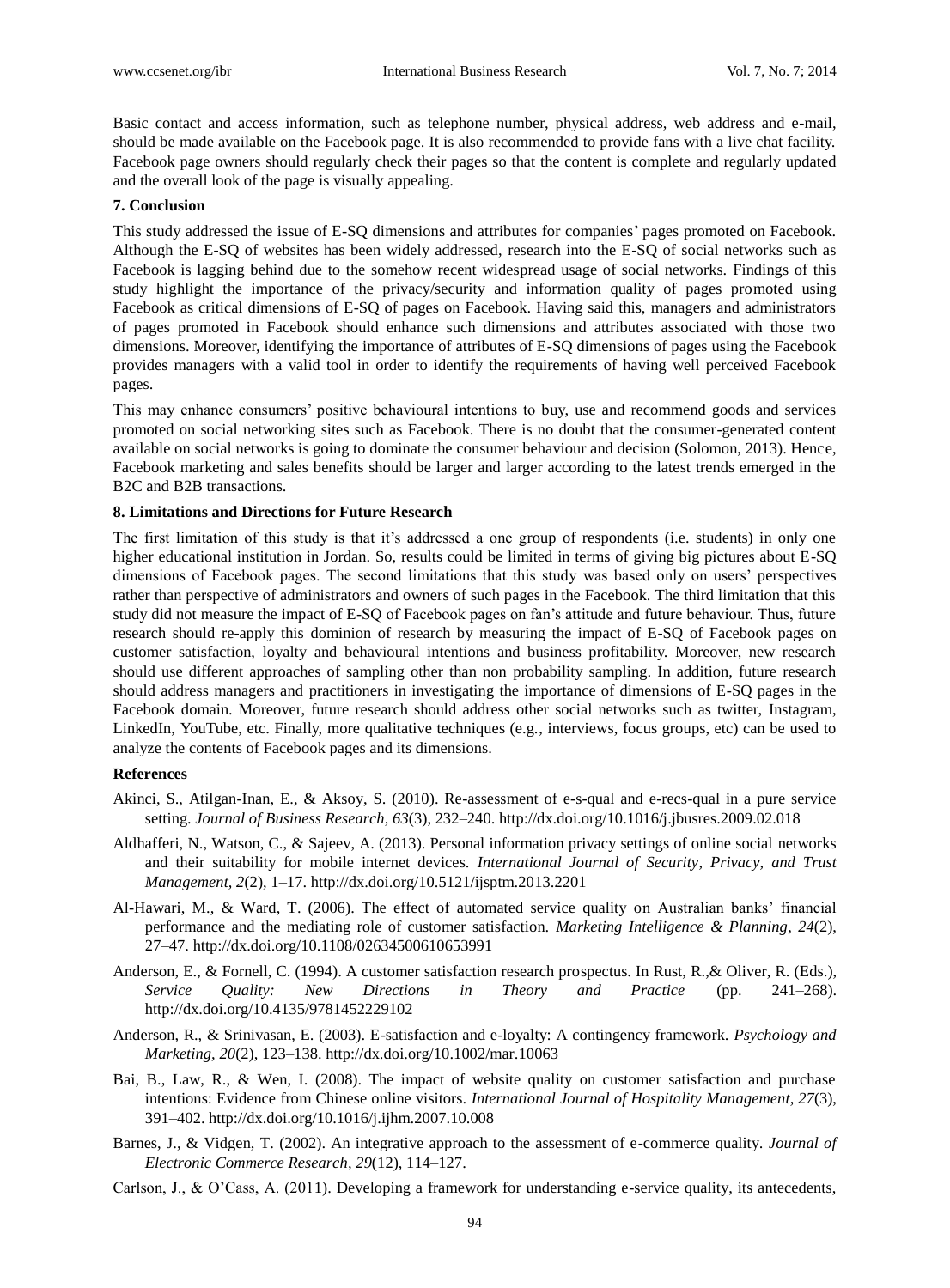consequences, and mediators. *Managing Service Quality, 21*(3), 264–286. http://dx.doi.org/10.1108/09604521111127965

- Chen, Y. H., & Barnes, S. (2007). Initial trust and online buyer behavior. *Industrial Management & Data Systems, 107*(1), 21–36. http://dx.doi.org/10.1108/02635570710719034
- Chianasta, F., & Wijaya, S. (2014). The impact of marketing promotion through social media on people's buying decision of Lenovo in internet era: A survey of social media users in Indonesia. *International Journal of Scientific and Research Publications, 4*(1), 1–6.
- ComScore. (2011). *It's a social world top 10 need-to-knows about social networking and where it's headed*. ComScore.
- Cronin, J., & Tylor, S. (1992). Measuring service quality: a reexamination and extension, *Journal of Marketing, 56*(3), 55–88. http://dx.doi.org/10.2307/1252296
- Dabholkar, P. (1996). Consumer evaluations of new technology-based self-service options: an investigation of alternative models of service quality. *International Journal of Research in Marketing, 13*(1), 29–51. http://dx.doi.org/10.1016/0167-8116(95)00027-5
- Dabholkar, P., & Thorpe, D. (1994). Does customer satisfaction predict postpurchase intentions? *Journal of Consumer Satisfaction Dissatisfaction Complaint Behavior, 7*(1), 161–171.
- Evans, L. (2010). *Social media marketing: strategies for engaging in Facebook, twitter & other social media* (1st ed). Que. Publishing.
- Gummerus, J., Liljander, V., Pura, M., & Riel, A. (2004). Customer loyalty to content-based website: the case of an online health-care service. *Journal of Services Marketing, 18*(3), 175–186. http://dx.doi.org/10.1108/08876040410536486
- Harvard Business Review. (2011). *The new conversation: taking social media from talk to action*. white paper, Retrieved from http://www.sas.com/resources/whitepaper/wp\_23348.pdf
- Ho, C., & Lee, Y. (2007). The development of an e-travel service quality scale. *Tourism Management, 28*(6), 1434–1449. http://dx.doi.org/10.1016/j.tourman.2006.12.002
- Janita, M., & Miranda, F. (2013). Exploring service quality dimensions in b2b e-marketplaces. *Journal of Electronic Commerce Research, 14*(4), 363–386.
- Jeong, M., Oh, H., & Gregoire, M. (2003). Conceptualizing web site quality and its consequences in the lodging industry. *Hospitality Management, 22*(1), 161–175. http://dx.doi.org/10.1016/S0278-4319(03)00016-1
- Jeong, M., Oh, H., & Gregoire, M. (2010). Conceptualizing web site quality and its consequences in the lodging industry. *International Journal of Hospitality Management, 22*(2), 161–175. http://dx.doi.org/10.1016/S0278-4319(03)00016-1
- Kaplan, A., & Haenlein, M. (2010). Users of the world, unite! The challenges and opportunities of social media. *Business Horizons, 53*(1), 59–68. http://dx.doi.org/10.1016/j.bushor.2009.09.003
- Kerin, R., Hartley, S., & Rudelius, W. (2013). *Marketing* (11th ed.). New York, NY: McGraw-Hill Irwin.
- Kim, J., Jin, B., & Swinney, J. (2009). The role of e-tail quality, e-satisfaction and e-trust in online loyalty development process. *Journal of Retailing and Consumer Services, 16*(4), 239–247. http://dx.doi.org/10.1108/09604521111127965
- Kweskin, D. (2007). Measuring and maximising all your consumer touch points. *DTC Perspectives,* 31–41.
- Ladhari, R. (2010). Developing e-service quality scales: a literature review. *Journal of Retailing and Consumer Services, 17*(6), 464–477. http://dx.doi.org/10.1016/j.jretconser.2010.06.003
- Lai, J. (2006). An assessment of employees' perceptions of service quality and satisfaction with e-business. *International Journal of Human-Computer Studies, 64*(9), 926–938. http://dx.doi.org/10.1016/j.ijhcs.2006.04.007
- Lapointe, P. (2012). Measuring Facebook's impact on marketing. The Proverbial Hits the Fan. *Journal of Advertising Research, 52*(3), 286–287. http://dx.doi.org/10.2501/JAR-52-3-286-287
- Law, R., & Hsu, C. (2005). Customers' perceptions on the importance of hotel web site dimensions and attributes. *International Journal of Contemporary Hospitality Management, 17*(6), 493–503. http://dx.doi.org/10.1108/09596110510612130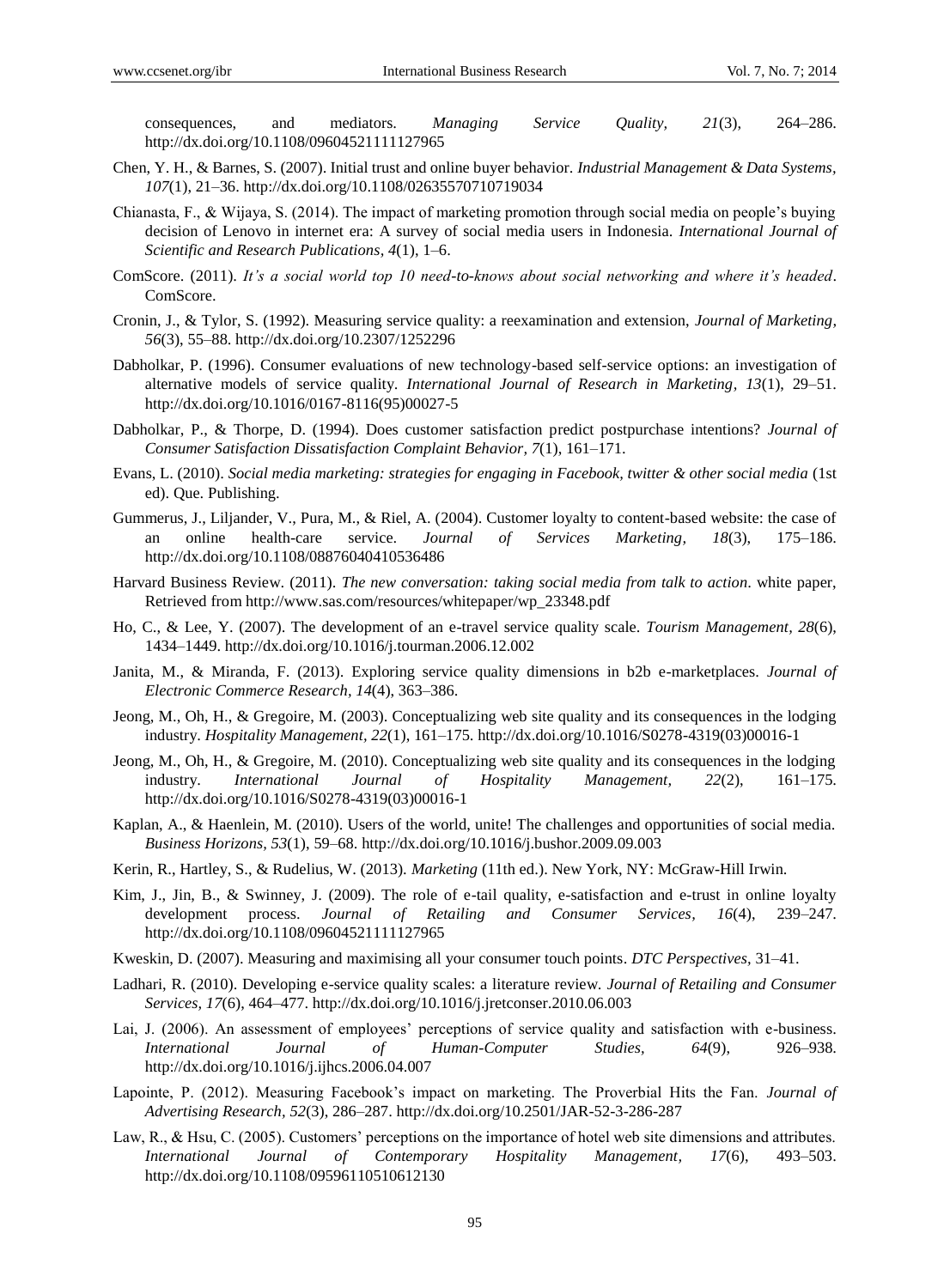- Lee, G., & Lin, H. (2005). Customer perceptions of e-service quality in online shopping. *International Journal of Retail & Distribution Management, 33*(2), 161–176. http://dx.doi.org/10.1108/09590550510581485
- Li, N., Tan, C., & Xie, M. (2002). Measuring web-based service quality. *Total Quality Management and Business Excellence, 13*(5), 685–700. http://dx.doi.org/10.1080/0954412022000002072
- Lipsman, A., Mudd, G., Rich, M., & Bruich, S. (2012). The power of "like" how brands reach (and influence) fans through social-media marketing. *Journal of Advertising Research, 52*(1), 40–52. http://dx.doi.org/10.2501/JAR-52-1-040-052
- Loiacono, V., Watson, R., & Goodhue, D. (2000). *Webqual: A web site quality instrument*. Working Paper, Worcester Polytechnic Institute.
- Mangold, W., & Faulds, D. (2009). Social media: the new hybrid element of the promotion mix. *Business Horizons, 52*(4), 357–365. http://dx.doi.org/10.1016/j.bushor.2009.03.002
- Neumann, M., O'Murchu, I., Breslin, J., Decker, S., Hogan, D., & MacDonaill, C. (2005). Semantic social network portal for collaborative online communities. *Journal of European Industrial Training, 29*(6), 472–487. http://dx.doi.org/10.1108/03090590510610263
- Oliver, R. (1999). Whence consumer loyalty? *Journal of Marketing, 63*(1), 33–44.
- Oliver, R., & Swan, J. (1989). Consumer perceptions of interpersonal equity and satisfaction in transactions: A field survey approach. *Journal of Marketing, 53*(2), 21–35. http://dx.doi.org/10.2307/1251411
- Ou, C. X., & Sia, C. L. (2010). Consumer trust and distrust: an issue of website design. *International Journal of Human-Computer Studies, 68*(12), 913–934. http://dx.doi.org/10.1016/j.ijhcs.2010.08.003
- Parasuraman, A., Zeithaml, V., & Malhotra, A. (2005). E-s-qual: A multiple scale for assessing electronic service quality. *Journal of Service Research, 7*(3), 213–233. http://dx.doi.org/10.1177/1094670504271156
- Pont, M., & McQuilken, L. (2005). An empirical investigation of customer satisfaction and loyalty across two divergent bank segments. *Journal of Financial Services Marketing, 9*(4), 344–395. http://dx.doi.org/10.1057/palgrave.fsm.4770165
- Preston, C., & Colman, A. (2000). Optimal number of response categories in rating scales: reliability, validity, discriminating power, and respondent preferences. *Acta Psychologica, 104*(1), 1–15. http://dx.doi.org/10.1016/S0001-6918(99)00050-5
- Rockendorf, D. (2011). Continental 2011 social media strategy.
- Ruiz-Mafe, C., Mart í Parreño, J., & Sanz-blas, S. (2014). Key drivers of consumer loyalty to Facebook fan pages. *Online Information Review, 38*(3).
- Sekaran, U. (2003). *Research methods for business: A skill building approach* (4th ed). USA: Wiley.
- Sekaran, U. (2010). *Research methods for business: A skill building approach* (5th ed). USA: Wiley.
- Sheng, T., & Liu, C. (2010) An empirical study on the effect of e-service quality on online customer satisfaction and loyalty. *Nankai Business Review International, 1*(3), 273–283. http://dx.doi.org/10.1108/20408741011069205
- Social Breakers. (2013). *Social media report for facebook pages in Jordan*. Retrieved from http://trendingdig.com/socialbakers-social-media-report-for-facebook-pages-in-jordan/
- Solomon, M. (2013). *Consumer behaviour* (10th ed). Pearson, USA.
- Swaid, S., & Wigand, R. (2009). Measuring the quality of e-service: scale development and initial validation. *Journal of Electronic Commerce Journal, 10*(1), 13–28.
- Swamynathan, G., Wilson, C., Boe, B., Almeroth, K., & Zhao, B. (2008). *Do social networks improve e-commerce? A study on social marketplaces*. Proceedings of the first workshop on Online social networks (pp. 1–6). New York, NY, USA.
- Udo, G., Bagchi, K., & Kirs, P. (2010) An assessment of customers' e-service quality perception, satisfaction and intention. *International Journal of Information Management, 30*(6), 481–492. http://dx.doi.org/10.1016/j.ijinfomgt.2010.03.005
- Vance, K., Howe, W., & Dellavalle, R. (2009). Social internet sites as a source of public health information. *Dermatologic Clinics, 27*(2), 133–136. http://dx.doi.org/10.1016/j.det.2008.11.010
- Wallace, E., Buil, I., de Chernatony, L., & Hogan, M. (2014). Who "likes" you…and why? A typology of